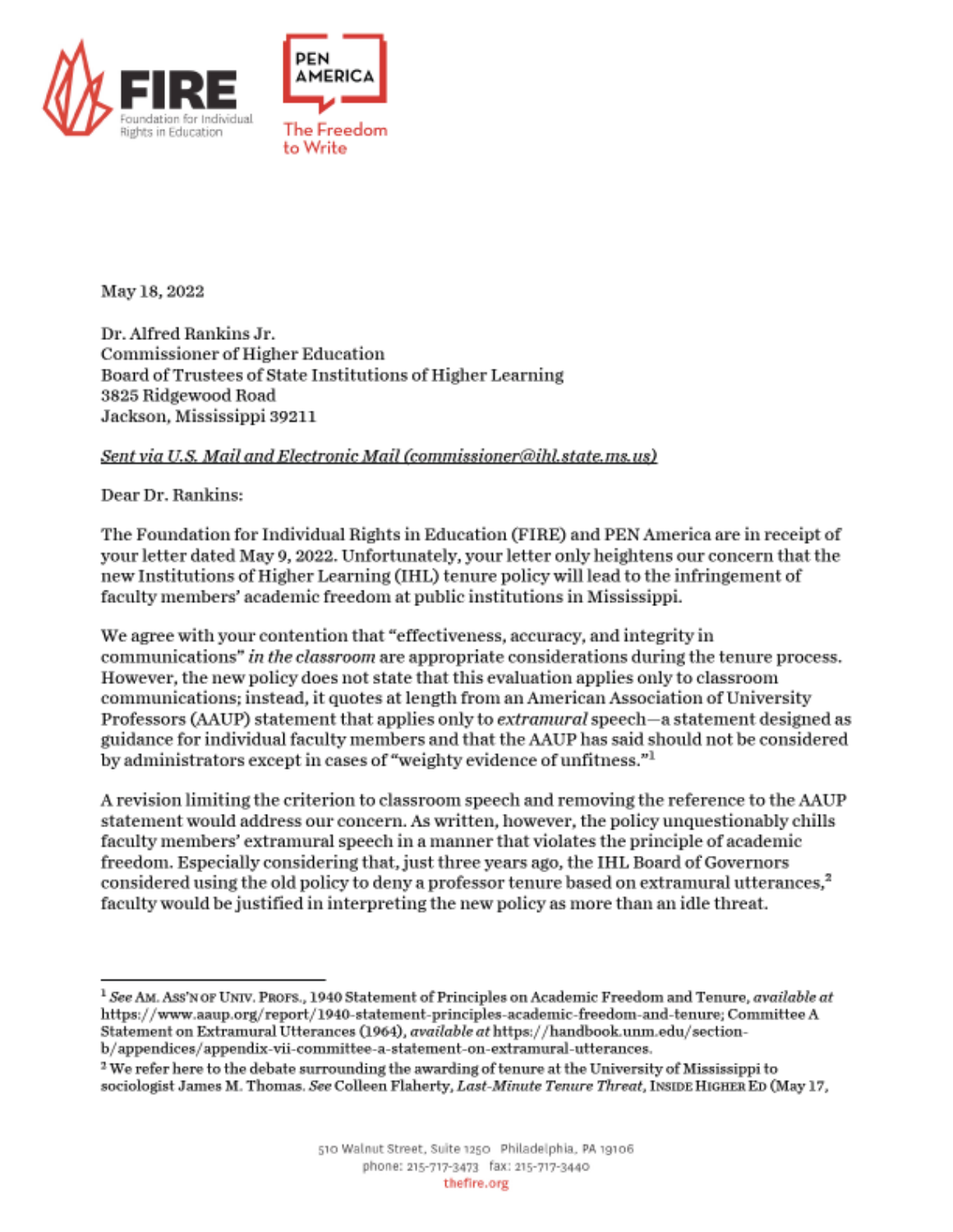Although our letter did not reference the term "contumacious conduct," you stated "there is no prior evidence to suggest these terms have quashed academic freedom or faculty individual rights within our system of universities." But that is disproven by recent reporting demonstrating that this term has been used to violate faculty rights since the days of Jim Crow (and indeed, originated there). Examples of historical uses of this clause include the attempted firing of a University of Mississippi professor for speaking against white supremacy and the actual firing of two Alcorn State University professors for being members of the AAUP.3 These cases are *prima facie* evidence that the clause violates the academic freedom of faculty members—again for engaging in extramural activities that should not be considered as part of the tenure process—and that expanding its application to the entire IHL will only expand the potential for abuse of faculty prerogatives.

But we are perhaps most alarmed by the following statement in your letter:

Almost any criterion commonly used in evaluating faculty for tenure could be used by a bad actor as a pretext for denying tenure for impermissible reasons. However, that does not mean that the criterion is not an appropriate and valuable point of consideration as part of the tenure attainment process.

This strikes us as missing the entire point of academic freedom protections, which ensure that criteria too easily abused by a bad actor as a pretext for termination should not be considered as part of the tenure or retention process. If such subjective criteria become part of the process, academic freedom for faculty may simply cease to exist.

On this point, you are incorrect that "courts have continued to support the legality and even the responsibility of universities' use of collegiality as a criterion in making tenure and other employment decisions." To the contrary, courts have held expressive rights may not be curtailed on the basis that others find them offensive or outrageous, and certainly not on the basis that others find them "uncivil" or insufficiently "collegial." The Supreme Court has held "the mere dissemination of ideas—no matter how offensive to good taste—on a state university campus may not be shut off in the name alone of 'conventions of decency.'"4 And, because "governmental officials cannot make principled distinctions" between what speech is sufficiently inoffensive, the "state has no right to cleanse public debate to the point where it is . . . palatable to the most squeamish among us."<sup>5</sup> Federal courts have also held the "desire to maintain a sedate academic environment does not justify limitations" on a professor's protected speech, even when they express themselves in "vigorous, argumentative, unmeasured, and even distinctly unpleasant terms."<sup>6</sup>

<sup>3</sup>*See* Molly Minta, *What Does 'Contumacious' Mean? The History Behind IHL's 'Vague' Tenure Policies*, MISS. TODAY (May 5, 2022), https://mississippitoday.org/2022/05/05/mississippi-ihl-tenure-policies. 4 *Papish v. Bd. of Curators of the Univ. of Mo.*, 410 U.S. 667, 667–68 (1973).

<sup>5</sup>*Cohen v. California*, 403 U.S. 15, 25 (1971).

<sup>6</sup>*Rodriguez v. Maricopa Cty. Cmty. Coll. Dist.*, 605 F.3d 703, 708–09 (9th Cir. 2009) (quoting, in part, *Adamian v. Jacobsen*, 523 F.2d 929, 934 (9th Cir. 1975)).

IHL's new policy not only permits—but directs—university presidents to consider denying tenure to faculty who may express views others dislike or fail to hew to popular viewpoints. This is unacceptable on a public university campus bound by the First Amendment.

Your response assuages none of the academic freedom or free expression concerns in our original letter, and in fact strongly suggests the IHL Board of Governors neither understands the concept of academic freedom nor recognizes its central importance to the health of higher education. In order to comport with your constitutional obligations, IHL must reconsider this ill-conceived policy and restore

<sup>2019),</sup> https://www.insidehighered.com/news/2019/05/17/governing-board-university-mississippi debatesprofessors-tweets.